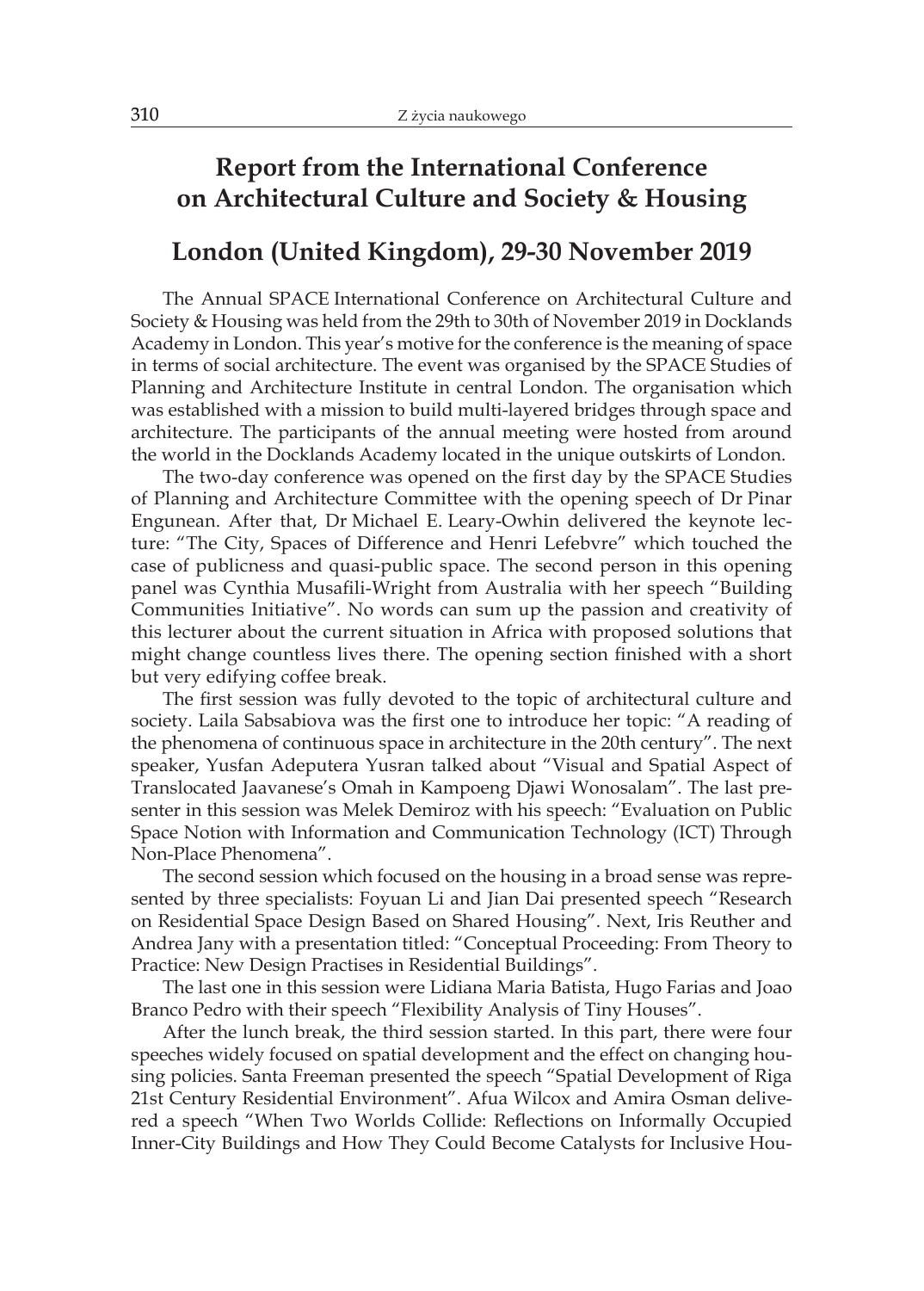sing in Johannesburg". Cansu Korkmaz and H. Filiz Alkan Meshur gave a speech "The Effects of Changing Housing Policies on Urban Space and Housing Problem in Turkey". The last one in this session were Bambang Purwoko Kusumo Bintoro, Tri Susanto, Eli Jamilah Mihardja, Mirsa Diah Novianti, Jouvan Chandra Pratama Putra who presented speech based on their long-term research"Sustainable Development: A Pilot Study Regarding Factors Considered on Low-Cost Health Housing in Jakarta, Indonesia". In that way, the participants finished the whole day lectures and discussions.

On the second day of the conference, the sessions were held in the same friendly and well-organised way. The first two morning sessions were planned to cover the topics of modern housing and current research on architectural culture and society. During the fourth session, the following speeches were delivered by Side Kanyar "Architecture as a Cultural Discourse: An Assessment on the Impact of the Globalization on Junction Between Culture and Material Structure of the Cities", Jakub Adamczewski (Adam Mickiewicz University in Poznan) with his speech "Between Church and City Hall. Where Should We Build Our Schools?" and last but not least, Sanaz Shobeiri "Human-Nature-Human Interactions in Urban Parks — Case Study".

After the short break, there was a time for another, the fifth session dedicated to modern housing. The first project was presented by the group of architects: Jouvan Chandra Pramata Putra, Bambang Purwoko Kusumo Bintoro, Tri Susanto, Eli Jamilah Mihardja, Mirsa Diah Novianti titled "Study of Significant Factors in Low-Cost and Healthy Housing". Next one was Imane Hamdi and Meriem Chabou-Othmani with their speech on "Recognition of The Appropriation of Space as a Right to the City in Algeria: Informal Self-Construction, From Demolition to Regularization. What Role for Civil Society?". The section ended with "Impact of Globalisation on Housing and Its Inhabitants" presented by Harshita Deo.

Later on, participants could take part in a joint session which was in the form of virtual presentations. In this part, there were four speeches dedicated to the theory and practice of housing and society architecture supported by several case studies. The following presentations were as followed: Tugba Ozer with "Window as a Tool for Framing a View", Naeem Abrar with her speech "Contemporary Architecture in Historical Context Guidelines from Important International Charters", Arti Jaiswal, Anjali Gupta and Jayshri Gautam presented speech on "Enhancing Rental Housing Provision for Indian Cities a Case of Bhopal City in India" and the last one presented by Canay Tuncer Yildirim and Ahsen Ozsoy "The Origins of Kitchen Office Space and Its Reflections on Modern Turkish Housing".

The sixth session started right after the part of the virtual presentations. The following academics delivered a speech: Cisem Soylu "Importance of Interior Space Setup in Exhibition Spaces: A New Hopelessness by Sener Ozmen in Pilevneli Gallery Istanbul as a Reverse Exemplar, Chunhui Zheng and Qi Wang "Metaphorical Expression of Building from the Museum Content" and the last but not least, Naime Esra Akin with her presentation "Using Social Media Data for The Cultural and Social Sustainability in Architecture".